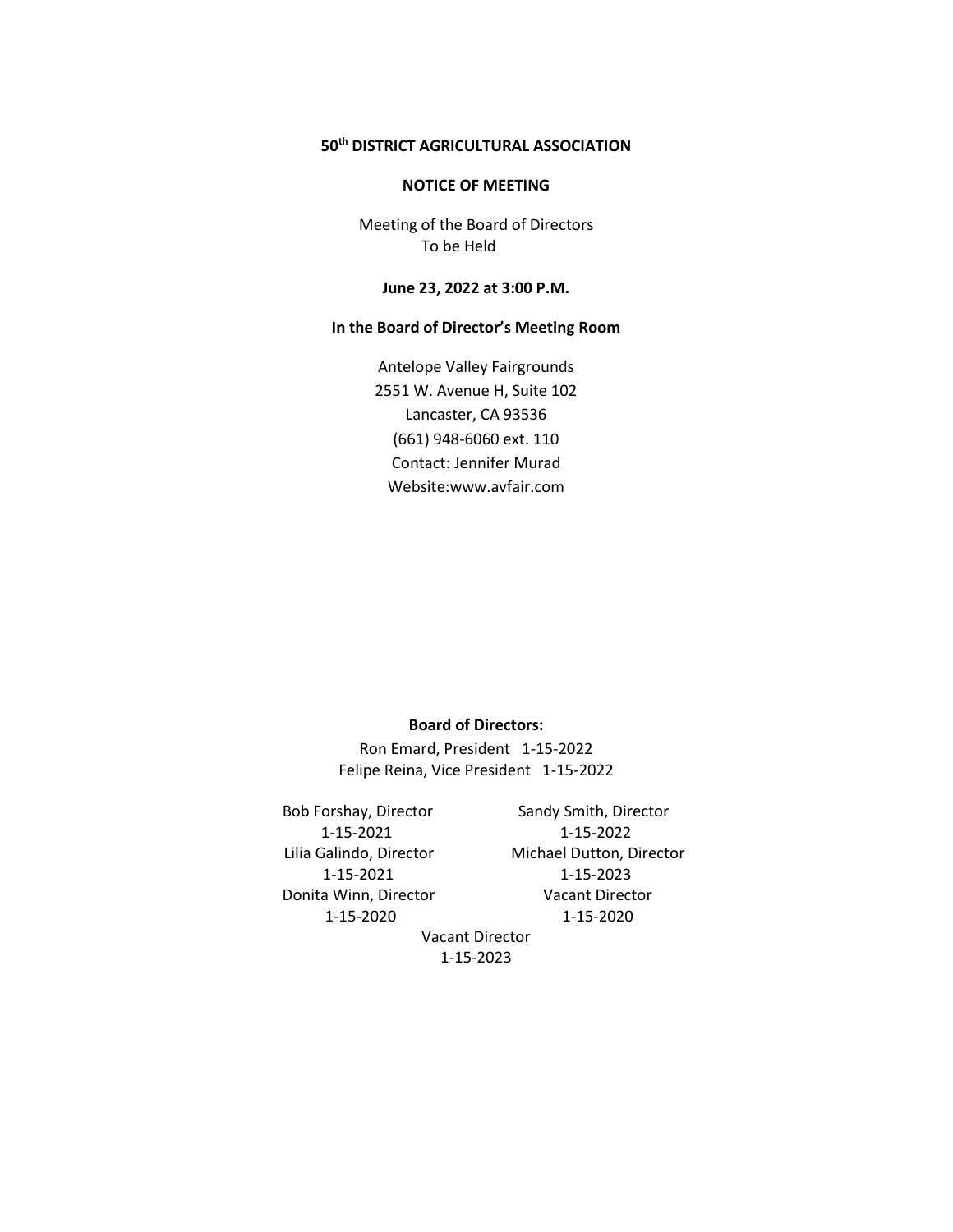50th DAA June 23, 2022 Page 2 of 3

#### **PUBLIC PARTICIPATION:**

Members of the public are encouraged to provide comments to the Board and may suggest items to be placed on the agenda for discussion at the next Board meeting. While the Board values the participation of the public, the Board President reserves the right to limit the time for public comment to a maximum of five (5) minute per speaker in order to proceed with the agenda. Public comment for placement on a future agenda is within the discretion of the Board President.

All meeting notices, agendas and materials considered by the Board during a meeting will be available to the public during the meeting and on the Board's website a[t www.avfair.com.](http://www.avfair.com/)

#### **AMERICANS WITH DISIBILITIES ACT:**

All Board meetings must be accessible to the physically disabled. Any persons needing a disability-related accommodation or modification in order to attend or participate in any Board or Committee meetings or other Antelope Valley Fair activities may request assistance by contacting CEO, Dan Jacobs, at the Antelope Valley Fair Office, 2551 West Avenue H, Suite 102, Lancaster, California, 93536 or by calling Dan Jacobs at (661) 948-6060.

## **BOARD MEETING AGENDA**

- 1. CALL TO ORDER:
- 2. PLEDGE OF ALLEGIANCE:
- 3. ATTENDANCE: (Directors Motion to excuse absences required)
- 4. GUESTS: (Self-introduction)
- 5. PUBLIC COMMENT: Non-agenda items (Limited to 5 min.)
- 6. APPROVAL OF AGENDA: (Motion required)
- 7. COMMITTEE REPORTS:
	- A. Joint Committee on Governance: (Mercy-AVFA; Parris-JPA; B. Smith FAVF; S. Smith (Emard, alternate) 50<sup>th</sup> DAA)
	- B. FFA Outreach: (Winn, Reina, Smith)
	- C. Executive Committee:
	- D. Farm to Table Project Committee:
- 8. CONSENT CALENDAR: (Motion required)
	- A. MINUTES OF BOARD MEETING: May 26, 2022
	- B. STANDARD AGREEMENTS: None
- 9. ORGANIZATIONAL INFORMATION: (Receive & file)
	- A. Minutes of Board Meetings for Other Organizations
	- B. Financials from Other Organizations